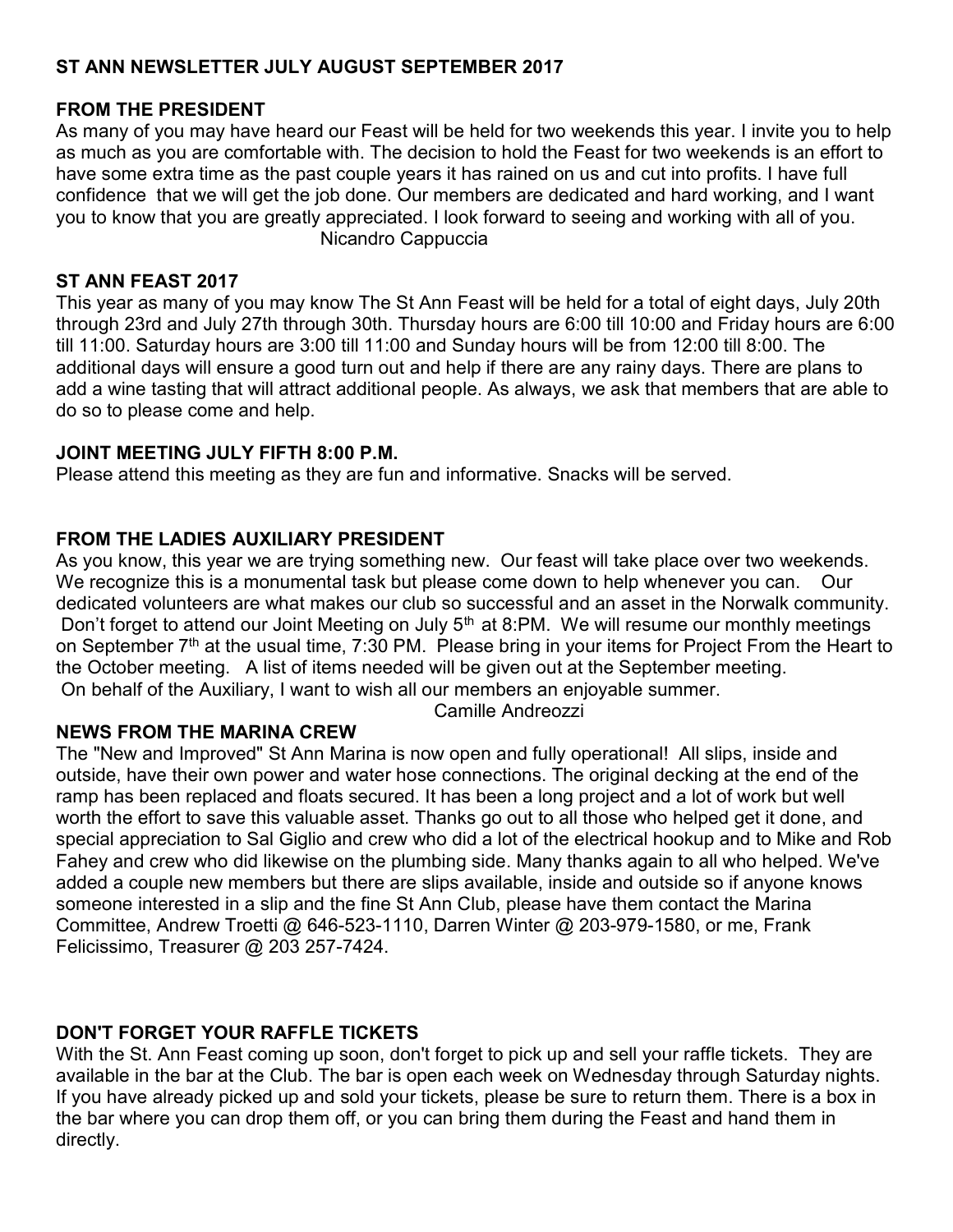If you need more tickets, please contact Lisa Prince at 203-855-8231.

 Thank you to all our members for supporting the Club through the sale of the raffle tickets.

## OYSTER FESTIVAL DATES AND TIMES

Friday September 8<sup>th</sup> 6:00 till 11:00 Saturday September 9<sup>th</sup> 11:00 till 11:00 Sunday September 10<sup>th</sup> 11:00 till 8:00 It's going to be lots of fun so come and don your apron and grab a rolling pin. As always you can catch a ride from St Ann club to the festival. I will make constant round trips for your convenience.

WINE TASTING AND DINNER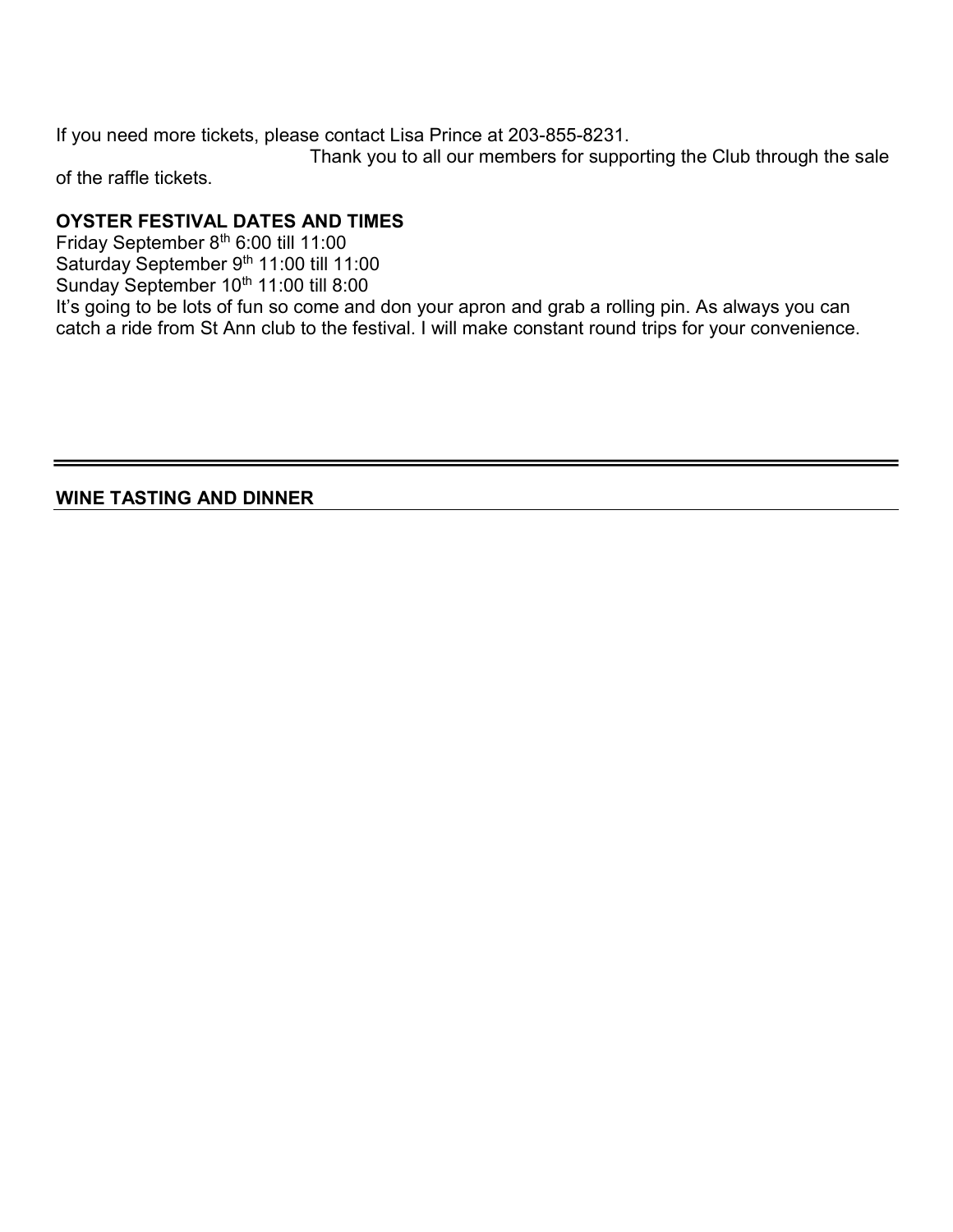This year, to celebrate our wine making achievements, we are going to do things a little differently. Instead of having a Wine fest, with a wine making competition in May at St Ann's Club, we will instead have the competition in conjunction with the annual St. Ann's Feast in July. There will be a separate tent at the feast for home wine makers to share their wines with fellow winemakers and to enter them into the competition, as appropriate. Cocchia & Sons Wine Grapes, and the St. Ann's Club, would like to invite you to join us at the feast and to come together again to fete your accomplishments and share the fruits of your labor. This year will mark the  $16<sup>th</sup>$  year that we are celebrating this most important of traditions with St. Ann's Club in Norwalk. So, let's do it again!!!

This year, the St. Ann's Feast will be held on two consecutive weekends in July, 4 days each weekend, i.e., Thursday – Sunday, Jul. 20 – 23 and Thursday – Sunday, Jul. 27 – 30. The wine competition will take place at the feast on the Thursday of the second weekend of the feast, i.e., 27 July 2017.

For those of you who want to enter one of your homemade wines in the competition, you may do so ahead of time by bringing a bottle of wine to me at the Homemade Libations shop, 7 Mulvoy Street, 203 866 9949 (Prior to the feast day) which is now located next to the grape barn. Or, you can drop a bottle off on the night of the competition at the feast (wine fest tent). For those people who want to enter the competition or who would like to sit at the "Wine fest Tent" and enjoy the competition with friends and family, there's a \$20.00 entrance charge, which includes your meal, soda, some homemade wine and the opportunity to experience the wine competition.

DATE: 27 July 2017 TIME: 7:00 PM LOCATION: St Ann's Club, Feast Grounds 16 Hendricks Avenue, East Norwalk COST: \$20.00 per person, which includes dinner, soda, and samplings of homemade wine.

Naturally, all winemakers are encouraged to bring some of their homemade wine, along with special winemaking tips to share with others. For those who enter the competition, we shall present awards for wines that are judged superior according to different criteria, e.g., taste, clarity, fullness, presentation, uniqueness and flavor. The categories this year will be: Red Varietal, White Varietal, Red Blend, White Blend, Rose/Blush, Fortified, High Octane (like grandpa used to make) Fruit/Flower, Hard Cider, Mead and Sparkling Wine. And although not technically a wine, we will also have a special category for "Homemade Liquor," e.g. Anisette, Grappa, Limoncello, etc. Those who would like to participate in the competition should drop off a 750-ml bottle of wine, cider or liquor at the Homemade Libations store NLT the 25<sup>th</sup> of July or bring a bottle to the wine fest tent prior to the judging.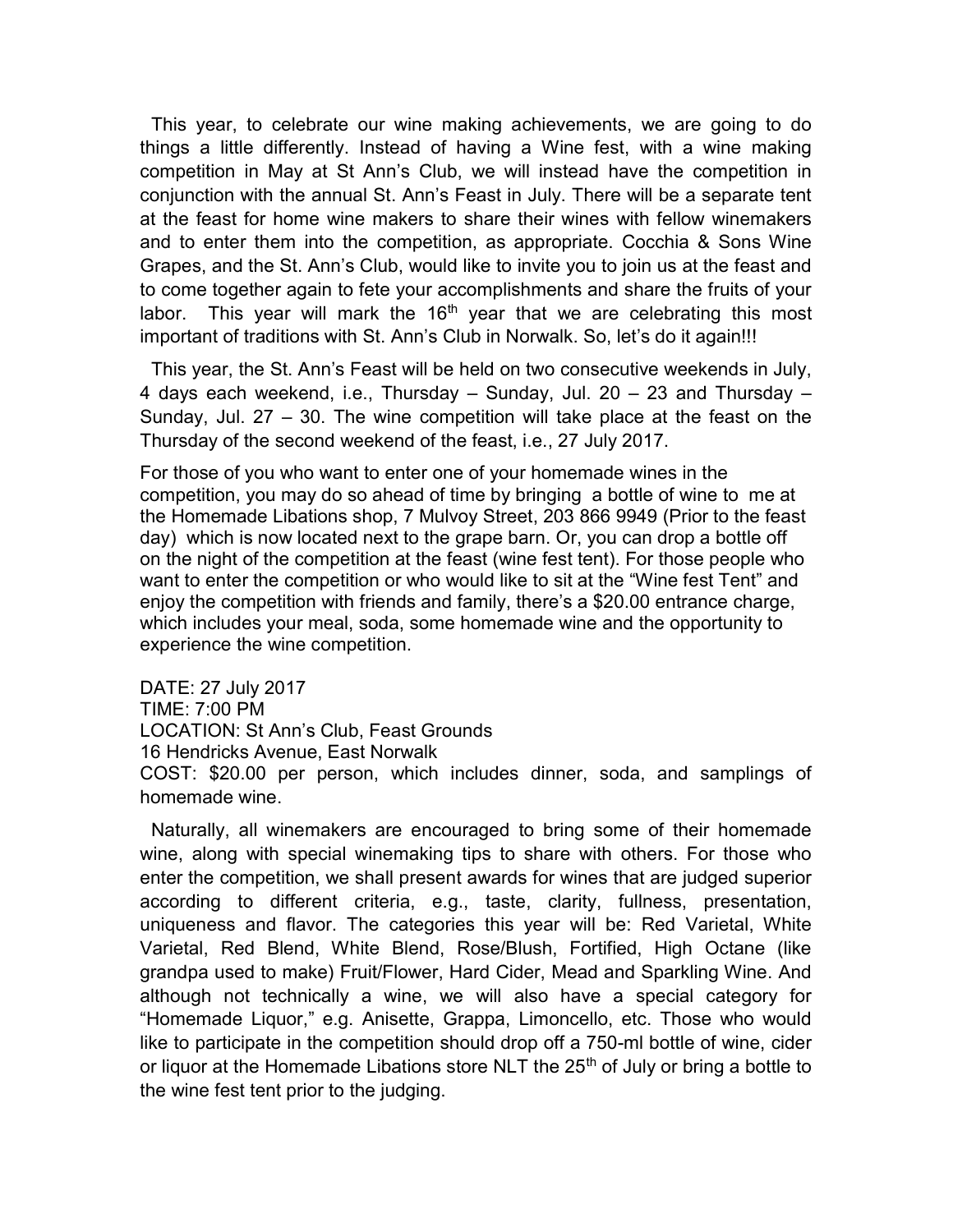This is a very special event which I think everyone should find interesting and enjoyable. I encourage all winemakers to make an effort to come to the feast and wine fest and show off and enjoy their homemade libation.

 As in previous years, I would like to pay tribute to our mentors and teachers, and to all of those people who make the wine making process possible. Remember, without the help of family members, neighbors and friends, we could not make the wine every year. If you have any photos of your friends or family members taking part in the winemaking process, please bring them along to share with the rest of us. Of course, you are encouraged to bring your friends and family members with you to the Wine fest also. That would be special.

Every year, we present an award to the person who can dig up the oldest grape bill. From Cocchia and Sons, maybe a purchase that your dad, your grandfather, or your great grandfather made. If it comes from Cocchia's Market and was written by my grandfather, Ralph Cocchia, you will probably be an award winner. So look in the corners of the wine cellar and see if there are any old bills.

Now, once again a little reminder about this Winefest --- let's get together to celebrate and enjoy, and not criticize the other guy's wine. Everyone's wine is special, because it is made by someone special – you, the winemaker. So compliments and praise to all of us winemakers. Although you may like your wine best of all, and you should, that does not mean that the other guy's wine in not good also. Everyone's wine is good!

Peter Cocchia

## FUN FACTS ABOUT ITALY

The name Italy comes from the word italia, meaning "calf land," perhaps because the bull was a symbol of the Southern Italian tribes.

Italy is approximately 116,400 square miles (including Sicily and Sardinia), which is slightly larger than Arizona.

- The official name of Italy is the Italian Republic (Repubblica Italiana).
- Italy is said to have more masterpieces per square mile than any other country in the world.
- Almost four-fifths of Italy is either mountainous or hilly.
- In 2007, a dog named Rocco discovered a truffle in Tuscany that weighed 3.3 pounds. It sold at auction for \$333,000 (USD), a world record for a truffle.
- Italians claim to have taught the rest of Europe how to cook. Italy is responsible for introducing the world to ice cream (via the Chinese), coffee, and fruit pies. In addition to Belgium and France, Italy also claims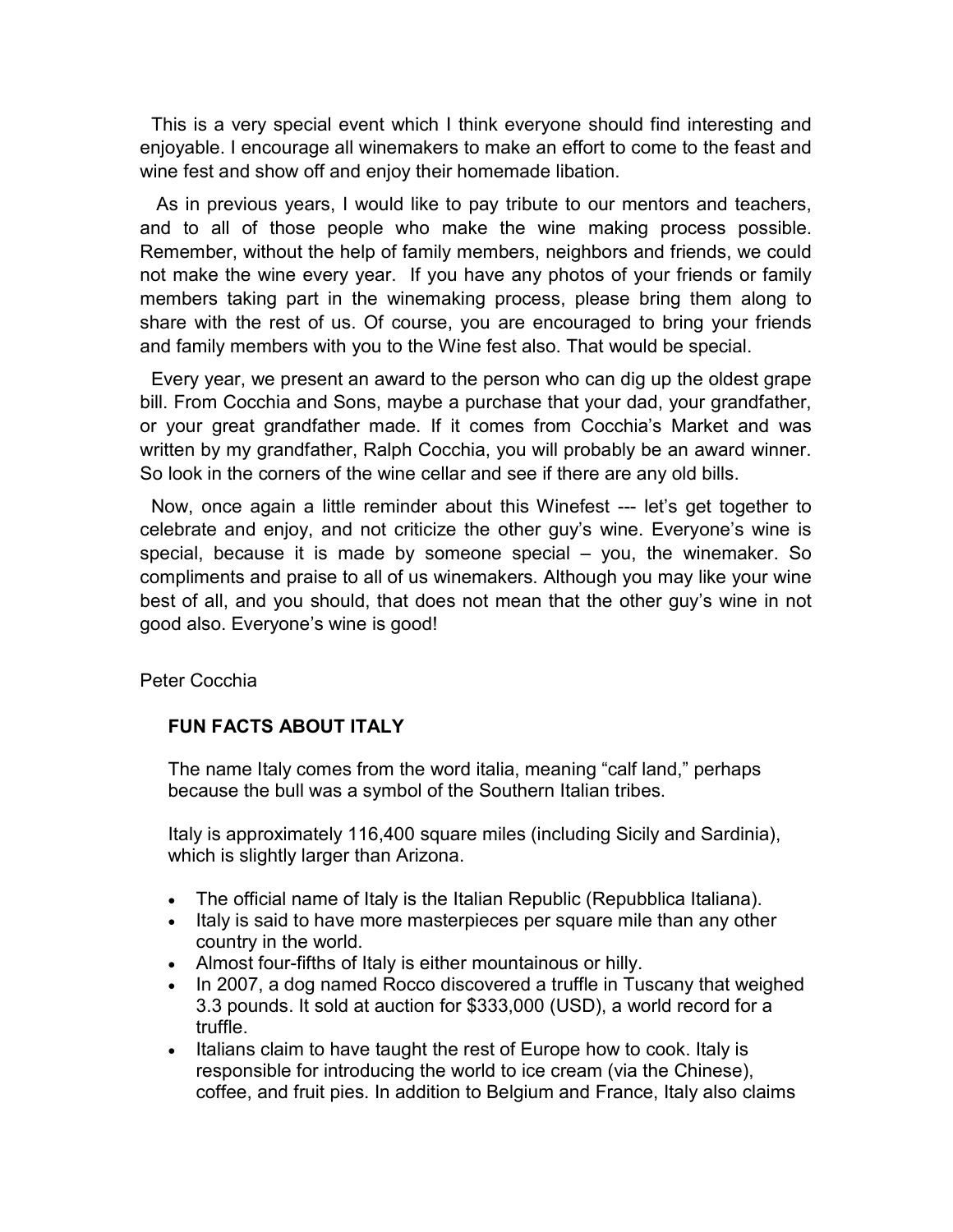to have made the first French fries. The first Italian cookbook was written in 1474 by Bartolomeo Sicci.

- The Italian wolf is Italy's unofficial national animal and plays a large role in the legend of the founding of Rome.
- When McDonald's opened in 1986 in Rome, food purists outside the restaurant gave away free spaghetti to remind people of their culinary heritage.
- Parmesan cheese originated in the area around Parma, Italy. Italians also created many other cheeses, including gorgonzola, mozzarella, provolone, and ricotta. No one knows when the pizza was invented, but the people of Naples made it popular.
- The University of Rome is one of the world's oldest universities and was founded by the Catholic Church in A.D. 1303. Often called La Sapienza ("knowledge"), the University of Rome is also Europe's largest university with 150,000 students.
- There are two independent states within Italy: the Republic of San Marino (25 square miles) and the Vatican City (just 108.7 acres).
- Italy's San Marino is the world's oldest republic (A.D. 301), has fewer than 30,000 citizens, and holds the world's oldest continuous constitution. Its citizens are called the Sammarinese.
- Vatican City is the only nation in the world that can lock its own gates at night. It has its own phone company, radio, T.V. stations, money, and stamps. It even has its own army, the historic Swiss Guard.
- Most of Italy's natural flora and fauna has disappeared due to centuries of cultivation. Most of its natural wildlife has also disappeared due to overhunting.
- The author of "Pinocchio" ("pine nut"), Carlo Collodi (1826-1890), was Italian.
- Italians suffer more earthquakes than any other Europeans. In 1693, an estimated 100,000 people died in an earthquake in Sicily. The most deadly recent quake in Italy occurred in Naples in 1980, killing 3,000 people.
- No other country in Europe has as many volcanoes as Italy. This is because the Italian peninsula stands on a fault line. Three major volcanoes (Etna, Stromboli, and Vesuvius) have erupted in the last hundred years.
- By the year 2000 B.C., Italic tribes (Oscans, Umbrians, Latins) had established themselves in Italy. They were followed by the Etruscans in 800 B.C. and the Greeks, who established colonies known as Magna Graeca in southern Italy (present-day Apulia). Rome was founded in 753 B.C., and soon thereafter the Romans began conquering the peninsula.
- At its height in A.D. 117, the Roman Empire stretched from Portugal in the West to Syria in the east, and from Britain in the North to the North African deserts across the Mediterranean. It covered 2.3 million miles (two-thirds the size of the U.S.) and had a population of 120 million people. During the Middle Ages, Rome had perhaps no more than 13,000 residents.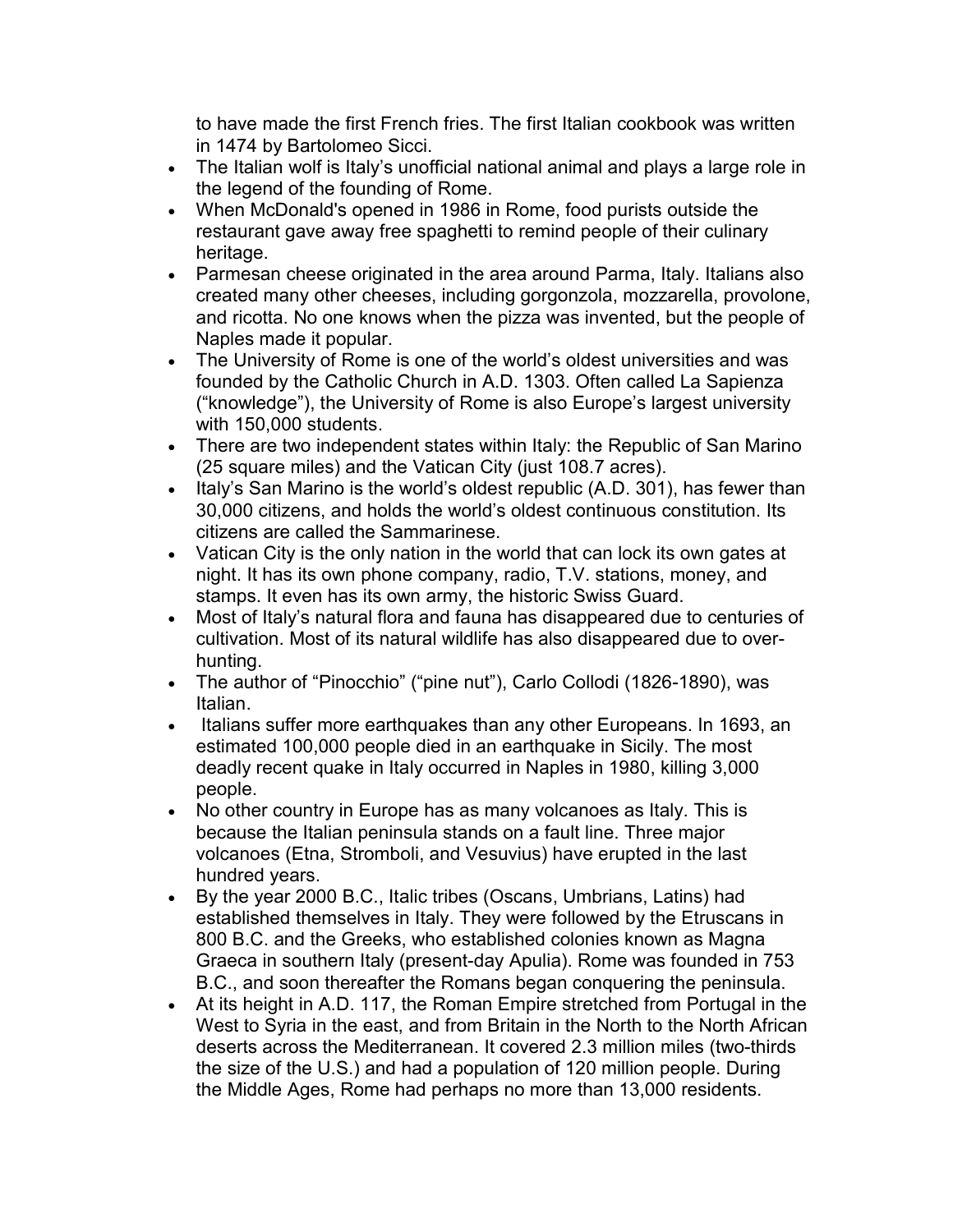- Like most of Europe, Italy was ravaged in the middle of the fourteenth century by the Black Death, a combination of plagues (chiefly the bubonic) that were carried to Genoa by Italian merchants returning from the Middle East. The recovery stimulated growth and helped spawn humanism and the Renaissance.
- Two Italians in particular contributed to the eighteenth-century's Enlightenment: Cesare Beccaria (1738-1794), whose essays on Crime and Punishment led to broad reforms in the treatment of prisoners and criminals, and Giambattista Vico (1668-1774), a philosopher, rhetorician, and historian who is often thought to have ushered in a modern philosophy of history.

### NEW MEMBER

Christopher Weldon sworn in on May 22, 2017. Sponsored by Michael Tolla.

### GOLF OUTING

The Golf Outing was sold out for the second year in a row.

 I would like to thank all our sponsors, golf committee members and helpers with the golf outing, lunch and dinner to make this another successful event to raise money for local charities. This years recipients are Malta House, Domestic Violence Crisis Center and Kids in Crisis. The monies will be given away at our Community dinner in October.

Ken Romano, Golf Chairman

#### ATTENTION ALL HUNTERS

The annual Game Dinner will once again be held in January and we can always use any wild game hunters can provide. If some of you go on exotic game hunts like wild boar or other animals please consider making arrangements to donate it our game dinner.

## ADDDRESS CHANGES AND E-MAIL ADDRESSES

In an effort to bring the club more into the electronic age we are asking that anyone with an e-mail address, who hasn't done so already, to please send it to Ken Romano. His e-mail address is rmyken@aol.com. We will use these addresses to update events and schedules as well as save postage and be able to keep members informed on a timely basis.

If you move and need to change your physical address contact Carol Shannahan at 203-846-2140 or email her at Shannahan776@gmail.com.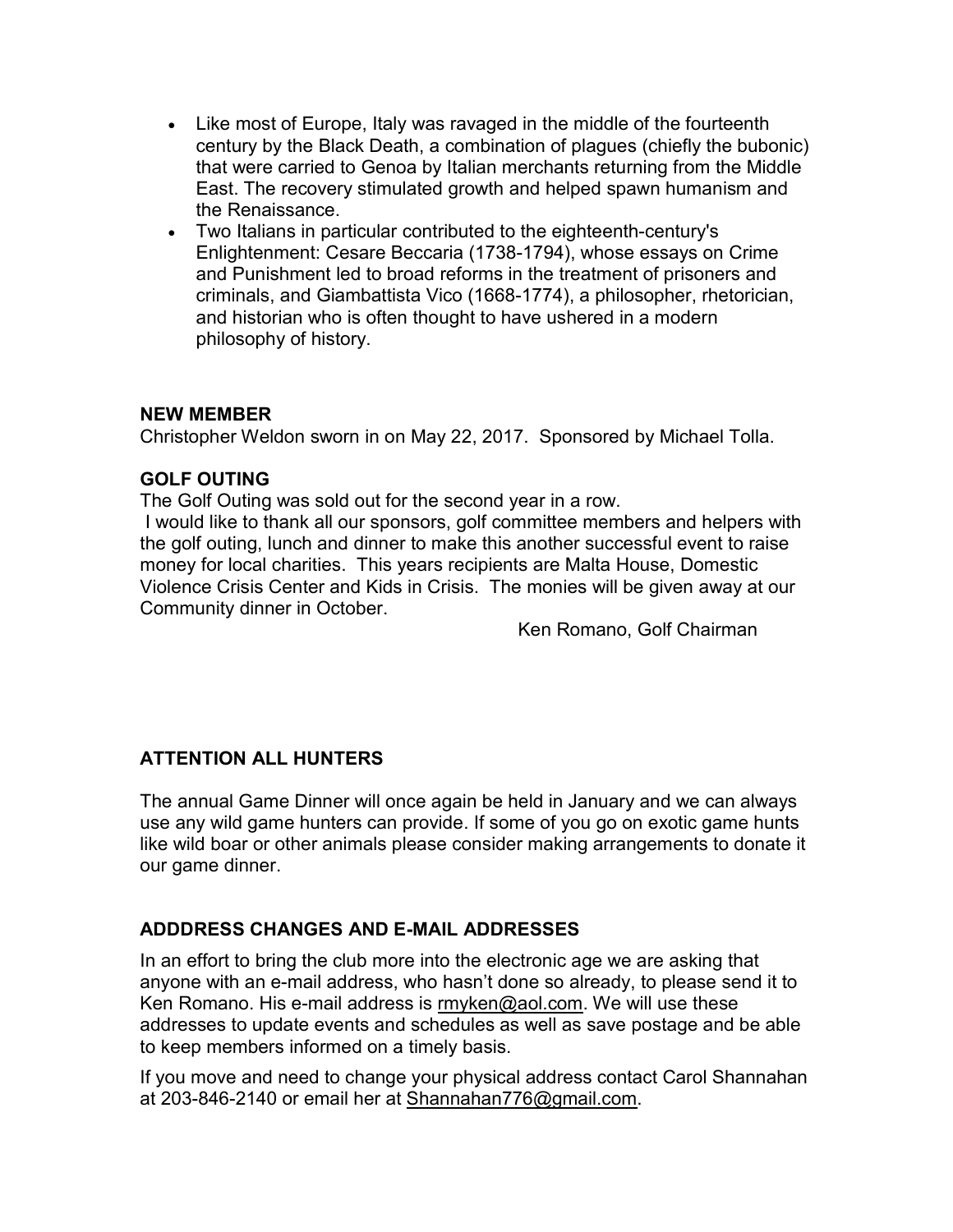#### PLEASE READ

.

Any one wishing to contribute to this newsletter is encouraged to do so. Please contact Eric Fleisch at 847-7669 or by e-mail at Bige101@ optonline.net. The next edition will be sent on or about October 1, 2017

#### SICK OR HOSPITALIZED MEMBERS

If you know any member that is sick or hospitalized please bring it to the attention of the Board of Directors or Eric Fleisch at 847-7669 or by e-mail at Bige101@ optonline.net. For the ladies contact Barbara Antonelli at (203) 866-3953. A gift basket and card will be sent. If anyone knows of an Auxiliary member who has been permanently placed in a nursing home please contact Betty Brink with the information at (203) 847-8133. We would like to keep in touch with them by sending a card.

#### **OFFICERS**

| President                  | Nicandro Cappuccia         |
|----------------------------|----------------------------|
| <b>Vice President</b>      | <b>Mike Gabriele</b>       |
| <b>Financial Secretary</b> | Ken Romano                 |
| <b>Financial Sect'</b>     | Ralph Allegretta           |
| Treasurer                  | Mike Tolla                 |
| Assistant Treasurer        | <b>Steve Sabol</b>         |
| <b>Recording Secretary</b> | <b>Vincent Scicchitano</b> |
| Bar Manager                | James O'Brien              |
| Assistant Bar Manager      | John Vozzo                 |
| <b>Public Relations</b>    | <b>Eric Fleisch</b>        |
| Sergeant At Arms           | Ken Prince                 |

#### BOARD OF DIRECTORS

John Vozzo Chairman Tony Cappuccia Vice Chairman Nicandro Cappuccia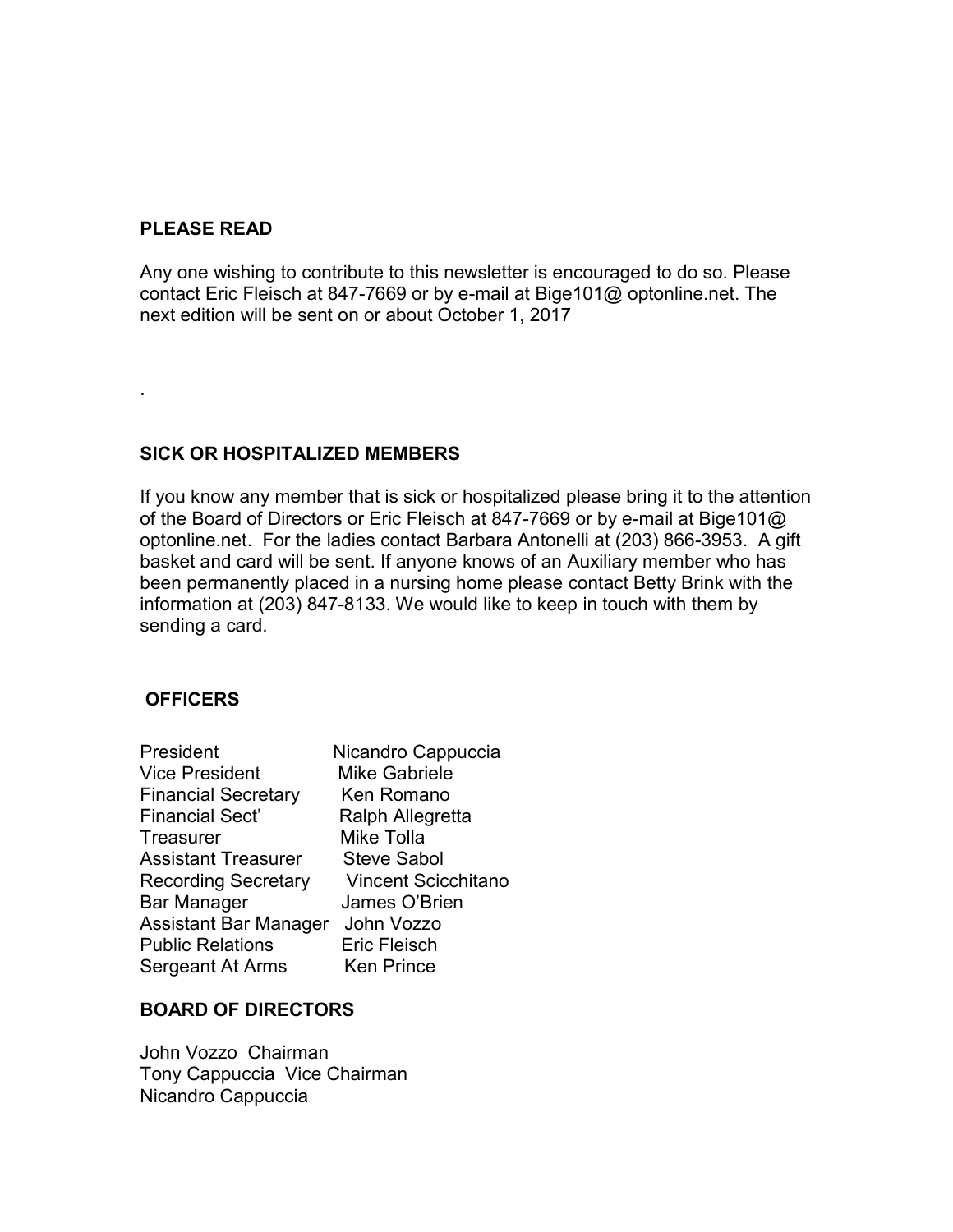Mike Gabriele Mike Tolla Ken Romano Vincent Scicchitano Joe Valiante Al Latte Keith Stadler Walter Cerretani James O'Brien Sal Covello

### MARINA COMMITTEE

Darren Winter Andrew Troetti Joseph Buffone Treasurer Frank Felicissimo

## LADIES AUXILLARY

| President                      |   |
|--------------------------------|---|
| <b>Vice President</b>          |   |
| <b>Recording Secretary</b>     |   |
| <b>Corresponding Secretary</b> |   |
| <b>Treasurer</b>               | Ŋ |
| <b>Financial Secretary</b>     |   |
| Sergeant at Arms               |   |
| <b>Public Relations</b>        |   |
|                                |   |

Chairman of the Board Kate Fiore Vice Chairman Vicki Raymond Members **Luisa Cappuccia** 

Camille Andreozzi Toni Wallace Marie Mappa Barbara Antonelli Maria Chuhta Carolyn Shannahan Mary Ann Cappuccia Maria Vozzo

 Joanne Guaglione Lisa Prince

### EVENTS

| July 1.           | <b>Private Party</b>                 |
|-------------------|--------------------------------------|
| July 7.           | Karaoke                              |
| July 8.           | <b>Boondocks Band. Country Music</b> |
| July 15.          | <b>Private Party</b>                 |
| July 20-23. Feast |                                      |
| July 26           | Member Appreciation Barbeque 6:00    |
| July 27-30. Feast |                                      |